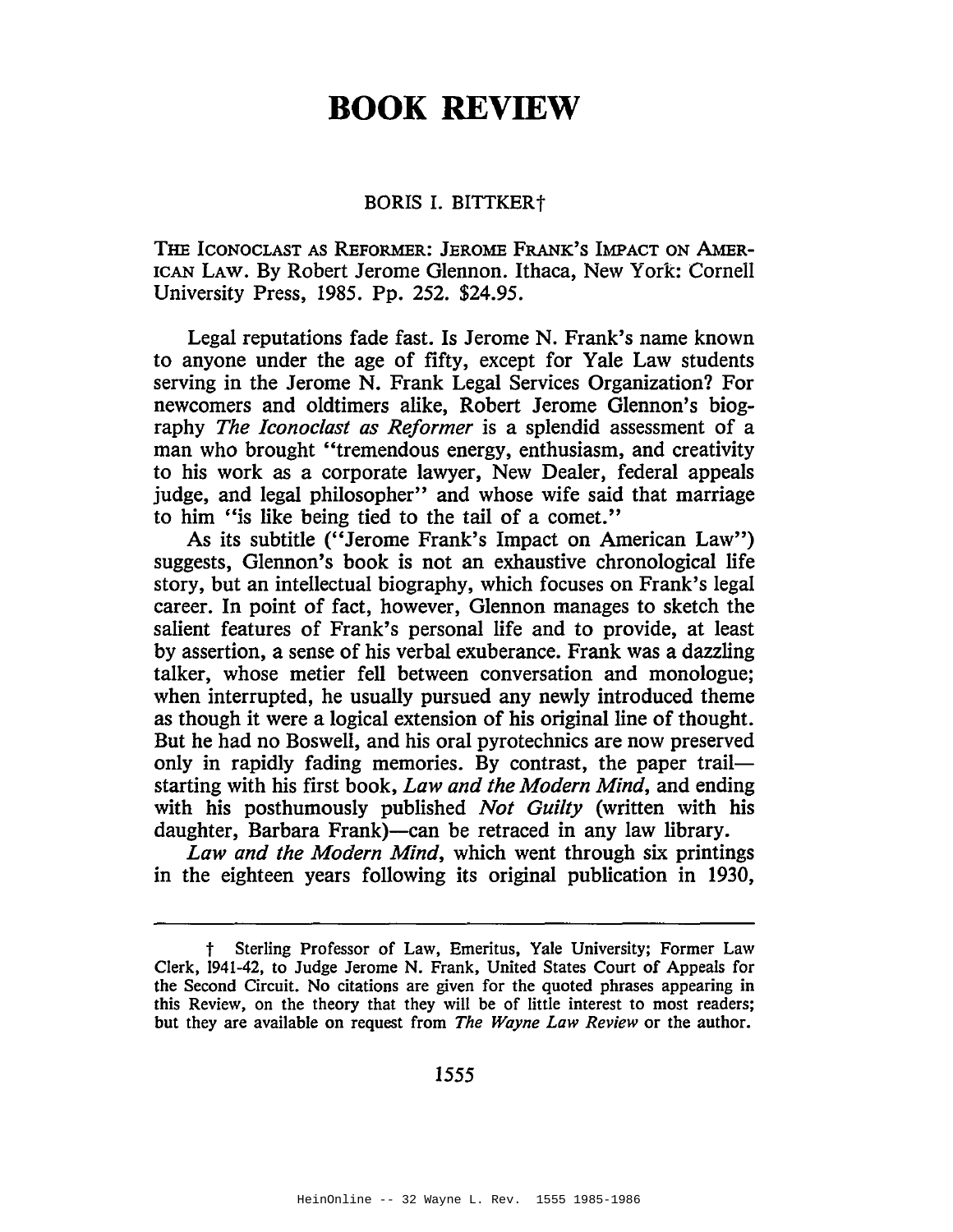established Frank as the idol-smasher of *The Iconoclast as Reformer* and is a classic of American legal realism. Glennon places this movement in a larger philosophical context—a wide-ranging revolt against intellectual formalism-but he seems to credit Frank with a more formative role than Frank himself claimed in developing the theory that judges work back from conclusions to principles, rationalizing their decisions "by finding facts and selecting rules that justify the desired conclusion" in order to preserve the "basic legal myth" that law is a consistent body of principles that can be predictably applied to human controversies.

To be sure, Frank espoused a theory of unfettered judicial discretion (at least in his jurisprudential persona), but *Law and the Modern Mind* treats the idea as already validated by the writings of others, and devotes itself to the more specialized task of explaining the persistence in the modern world of "the ancient dream . . . of a comprehensive and unchanging body of law." Frank's conclusion: The dream reflects an infantile craving for protection against the unknown, which is manifested first in the child's confidence in an omnipotent father (as contrasted with a "protectively tender" mother), and later in the unconscious anthropomorphizing of the Law ("the Father-as-Infallible-Judge"). *Law and the Modern Mind* couples this macro-psychic explanation of mankind's search for unrealizable certainty in the law with a micro-psychic explanation of judicial decision-making, in which "the personality of the judge is the pivotal factor" and "uniquely individual factors often are more important causes of judgments than anything which could be described as political, economic, or moral biases."

Frank published these speculations just after he was himself psychoanalyzed in an effort, evidently successful, to resolve his unconscious conflicts with his father, who had pushed him into a legal career from which he was then deriving little satisfaction; and the Freudian features of *Law and the Modern Mind* (buttressed by ideas drawn from Piaget, Malinowski, and other social scientists) were Frank's most distinctive contribution to the rapidly growing legal realist movement. As Glennon demonstrates, however, Frank's iconoclasm was almost as threatening to his fellow travellers (who feared that emphasizing the personality and day-to-day moods of the judge would expose them to the charge that they espoused "gastronomic jurisprudence") as it was to his avowed opponents. Frank gradually distanced himself from his father-substitute theory by asserting that he had overemphasized it to stimulate thought and by pointing to an appendix to *Law and the Modern Mind,* listing fourteen of "the many possible additional explanations of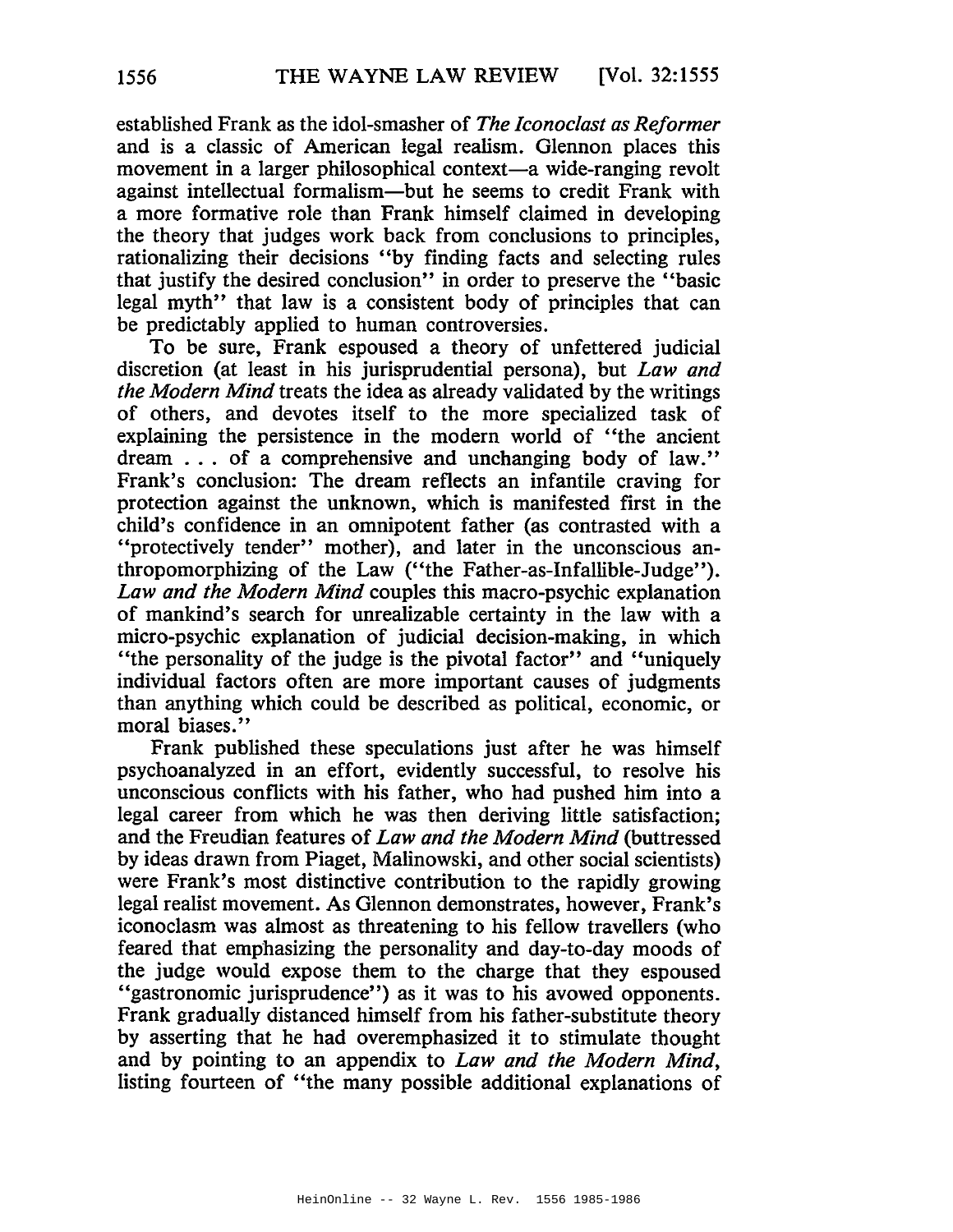the basic legal myth," including such tersely worded factors as "the ecomomic interpretation," "imitation," and "inertia." Not surprisingly, however, readers of *Law and the Modern Mind* paid little attention to this one-page qualification on the book's dramatic socio-psychic anthropology.

Turning from Frank's early iconoclasm to his life-long devotion to law reform, Glennon assesses the influence of legal realism on Frank's work as a New Deal lawyer. In brief, Glennon concludes that Frank and the many other legal realists who flocked to Washington in the early 1930s "used the flexibility and creativity inherent in their philosophic approach to wrestle with and subdue monumental economic and legal obstacles." (So far as economic problems were concerned, "attempt to subdue" might be more accurate; the unemployment rate, for example, was far higher in President Roosevelt's best peacetime year than in President Reagan's worst year.) Glennon makes a persuasive case for the liberating effect of legal realism on important aspects of New Deal lawyering, particularly its willingness to impose legal restrictions on business practices previously regarded as immune to federal regulation.

On the other hand, when federal judges watered down or refused to enforce the regulations and orders of New Deal agencies, they were denounced by President Roosevelt and his lawyers for exercising unwarranted judicial discretion instead of following the law as (newly) laid down, as though judicial law-making were a previously unknown phenomenon. Were these denunciations just part of the rhetorical arsenal of any well-equipped hired gun, or did the New Deal's realists really believe that *their* laws left no room for legitimate judicial discretion? Was their indignation righteous, or self-righteous? Perhaps judgmental adjectives are inappropriate; it is at least arguable that legal realism is the jurisprudence of rebellious underdogs, who must leave it behind 'if they join (or become) the Establishment, lest they fmd themselves hopelessly at war with themselves.

Glennon's pioneering work may inspire others to examine in greater detail the impact of their legal realist backgrounds on New Deal lawyers, as they moved from their outside perches as critics to their new roles as inside activists. As Glennon notes, they believed that "administrative agencies serve a public purpose by placing a coterie of neutral experts in authority"-a faith shared by Frank, which led him as judge "to construe New Deal legislation broadly, and [to defer] to the judgment and findings of fact of administrative agencies." In promoting this concept of administrative neutrality, did the New Deal legal realists.(subconsciously,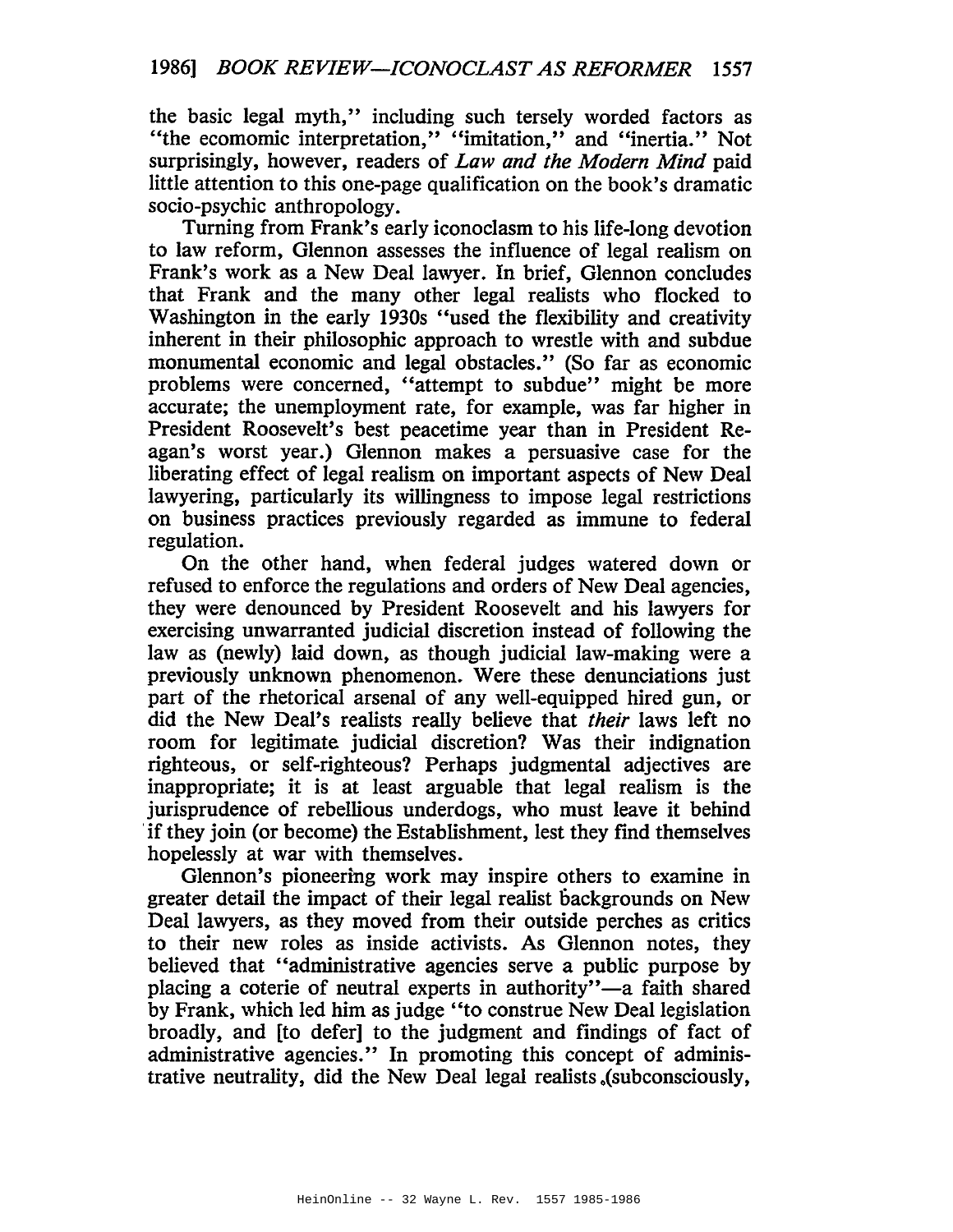and perhaps even to themselves) remystify the law that they had previously tried to demystify?

Similar questions can be asked about the New Deal legal realists who became judges. Glennon says of Frank that "[a]lthough his jurisprudential writing depicted judges as having nearly unfettered discretion, his judicial position demanded that he abide by the customary rules of play." But how does a newly enrobed judge "abide by the customary rules of play" if, as a legal realist, he thinks that the law almost always offers a choice among conflicting rules, that legal principles serve to rationalize results reached on other grounds, and that judges have routinely perpetuated the "basic legal myth" that the law is consistent, predictable, and unaffected by judicial temperament? On ascending the bench, should the legal realist dutifully assume, or vigorously reject, the role of Father-as-Infallible-Judge?

Glennon traces Frank's judicial career in three fascinating chapters, which are too rich to be briefly summarized. One can say, however, that it is easier-much easier-to find Frank the Reformer in Glennon's chronicle than Frank the Iconoclast. Frank often nudged the law along in the direction he thought it should take, but Glennon shows that if this entailed disagreement with a conflicting principle or precedent, Frank always subjected it to an intensive analysis bearing all the earmarks of a genuine intellectual struggle. Moreover, Frank the reformer was always more comfortable in these forays if he could satisfy himself that he was moving with the tide. Finally, in some notable cases, he shelved his own passionate convictions, applied a conventional legal principle that he thought wrong, and appealed to the Supreme Court to initiate the change he favored but could not, he thought, properly put into force.

Thus, if Frank the Iconoclast had combed his own judicial opinions for examples to illustrate *Law and the Modern Mind,* he would have found little that explicitly supports its portrayal of judges as free agents routinely exercising unbridled discretion. Indeed, as Glennon's account makes clear, some of Frank's most impassioned reformist crusades involved legal principles that Frank the Iconoclast would surely have derided as empty vessels, used only to rationalize results reached on other grounds. One example is his repeated denunciation of his colleagues' reliance, when upholding criminal convictions, on the "harmless error" doctrine, providing that appeals should be decided on "an examination of the entire record before the court, without regard to technical errors, defects, or exceptions which do not affect the substantial rights of the parties." As Glennon notes, Frank "broadly supported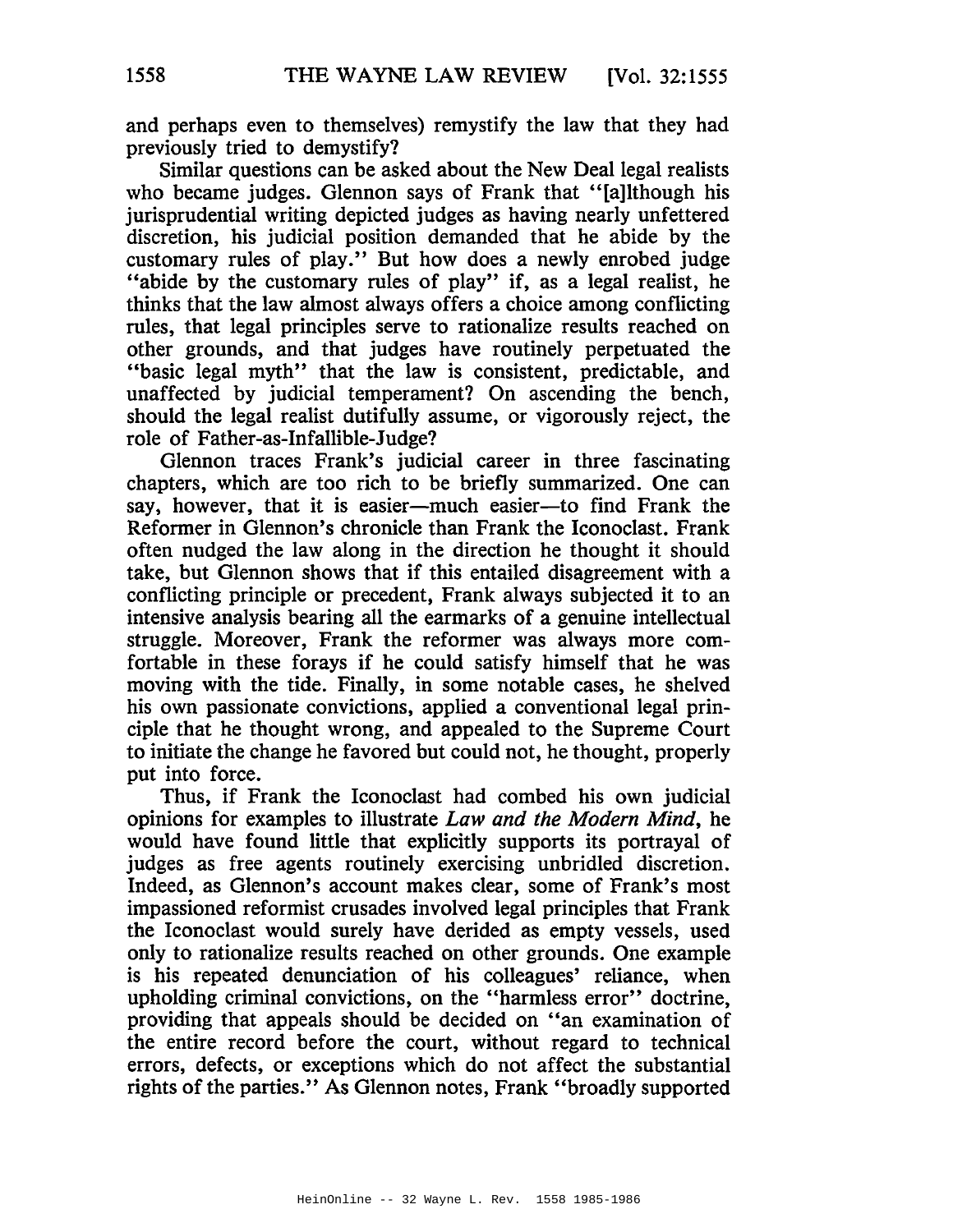an ideological position that insisted on reexamining old concepts in order to produce a more just legal order"-a reformist position implying that the revised concepts are more than figleaves to rationalize results reached on other grounds. Indeed, as a judge, Frank enthusiastically embraced some vague legal abstractions and with equal passion rejected others—all on the unarticulated major premise that legal principles and concepts are *ex ante* operational forces rather than *ex post* embroidery.

To be sure, in an early exchange with Felix Frankfurter, Frank wrote that, as a practicing lawyer, he found that "one must use the particular kind of jargon  $\dots$  that, so far as one can conjecture, will be most pleasing to the particular tribunal to which the argument is addressed" and that ad hominem appeals to judges "must in most cases be artfully concealed and take on the guise of traditional judicial cant." This suggests that Frank might have employed the same technique in his later judicial incarnation when appealing to a different (but presumably equally vulnerable) audience; but Glennon assumes (rightly, I am confident) that Frank's judicial crusades were untinctured by guile and that his rhetoric came from the heart. As a practicing lawyer, Frank may have been able to persuade others without having first persuaded himself; but I doubt that in his later years he was capable of such a suspension of personal belief. Indeed, I suspect that the reference to "artfully concealed ... cant" was inspired as much by delight in baiting Frankfurter as by cynicism; and I would not be surprised if Frank, when in practice, succumbed to the normally irrestible impulse of practicing lawyers to believe that they are usually on the side of the angels, though I know of no testimony from his partners or associates on this point.

Glennon's searching review of Frank's judicial opinions shows not only that his doctrinal crusades are difficult to square with the iconoclasm of *Law and the Modem Mind,* but also that his deeply felt narrative accounts of the facts of particular cases belie the skeptical view of the fact-finding process expounded in his *Courts on Trial,* an early chapter of which is entitled "Facts Are Guesses." It is easy to understand that as an appellate judge, given his allegiance to judicial conventions, Frank ordinarily accepted the facts as found by the trial court. The fact-skepticism espoused by *Courts On Trial,* however, suggests that he should have routinely added a disclaimer—for example: "Assuming arguendo that the facts as found by the trial judge correspond to reality, a dubious assumption, then a grave injustice has been committed." Not surprisingly, Frank as Reformer rarely if ever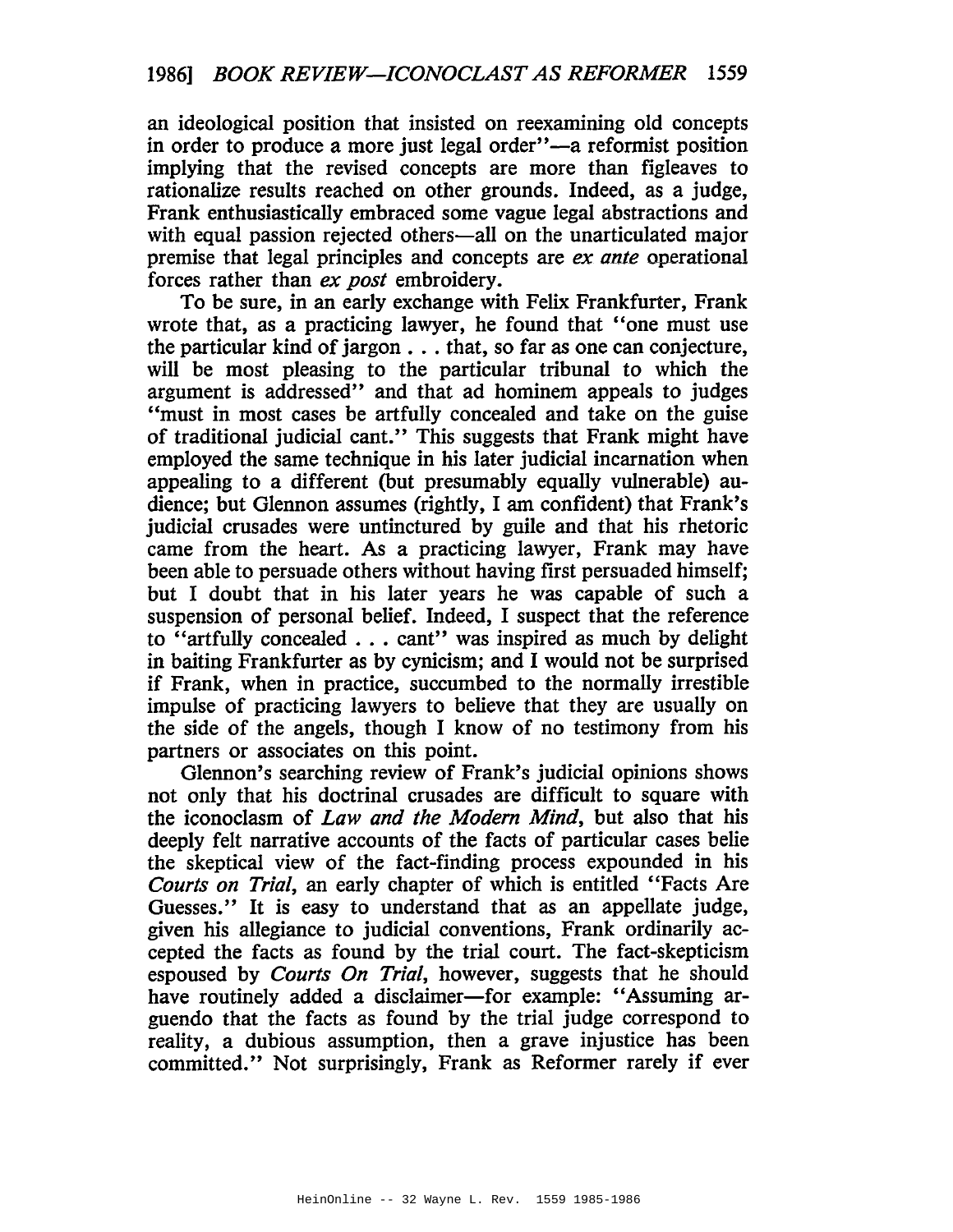diluted the persuasive force of "the facts" by likening them to "guesses."

These observations, stimulated by Glennon's absorbing book, may suggest that it could have been entitled "The Case of the Disappearing Iconoclast." That would be too neat a label, however, because it would disregard three features of Frank's iconoclasm that, in my opinion, deserve more emphasis than they have received. First, both *Law and the Modern Mind* and *Courts on Trial* are the product of Frank's unfettered exuberance, pleasure in propounding arresting ideas, and conviction that one must overstate to get attention-temperamental proclivities that, to the delight of his companions, were unleashed when he held forth on abstract issues, but that existed side-by-side with a pragmatic and even cautious approach to concrete cases. However revolutionary his generalizations, Frank was no Lenin, nor even a Kerensky. Second, not only does Frank's brand of legal realism bear the hallmark of his personality, but legal realism itself was a product of a time and a place. Viewed *sub specie aeternitatis,* Frank and his companions may seem to invest the judge with the discretion of a legislator, social philosopher, or dictator. Seen close up, however, they were reacting against what Frank called "legal fundamentalism"-the idea that law is "a homogeneous, scientific, and allembracing body of principle" that is discovered by judges, not made by them. Despite all the talk of "unfettered judicial discretion," most legal realists accepted as appropriate the disciplined judicial role described by Cardozo: "We *fi.e.* judges] must keep within those interstitial limits which precedent and custom and the long and silent and almost indefinable practice of other judges through the centuries of the common law have set to judge-made innovations." This from the jurist whom Frank extolled as second only to Holmes "in making possible realistic thinking about law." One could say of Cardozo's liberated judges what Roy Campbell said in his poem *On Some South African Novelists-"They* use the snaffle and the curb all right, But where's the bloody horse?" When the legal realists spoke of "unbridled judicial discretion," perhaps they should have been asked to answer the question: "Unbridled compared with what?" Third, the legal realists grew up in a legal era that was still dominated by the common law, which they saw not only as ineluctably malleable, but as acceptable primarily if not solely *because* it was malleable. As legal theorists, they never came to grips with the "orgy of statute making" (Grant Gilmore's phrase) that has come to characterize our legal culture, since they were too busy in Washington. Orgiasts do not think, they act. Many of them were responsible, to quote Gilmore again,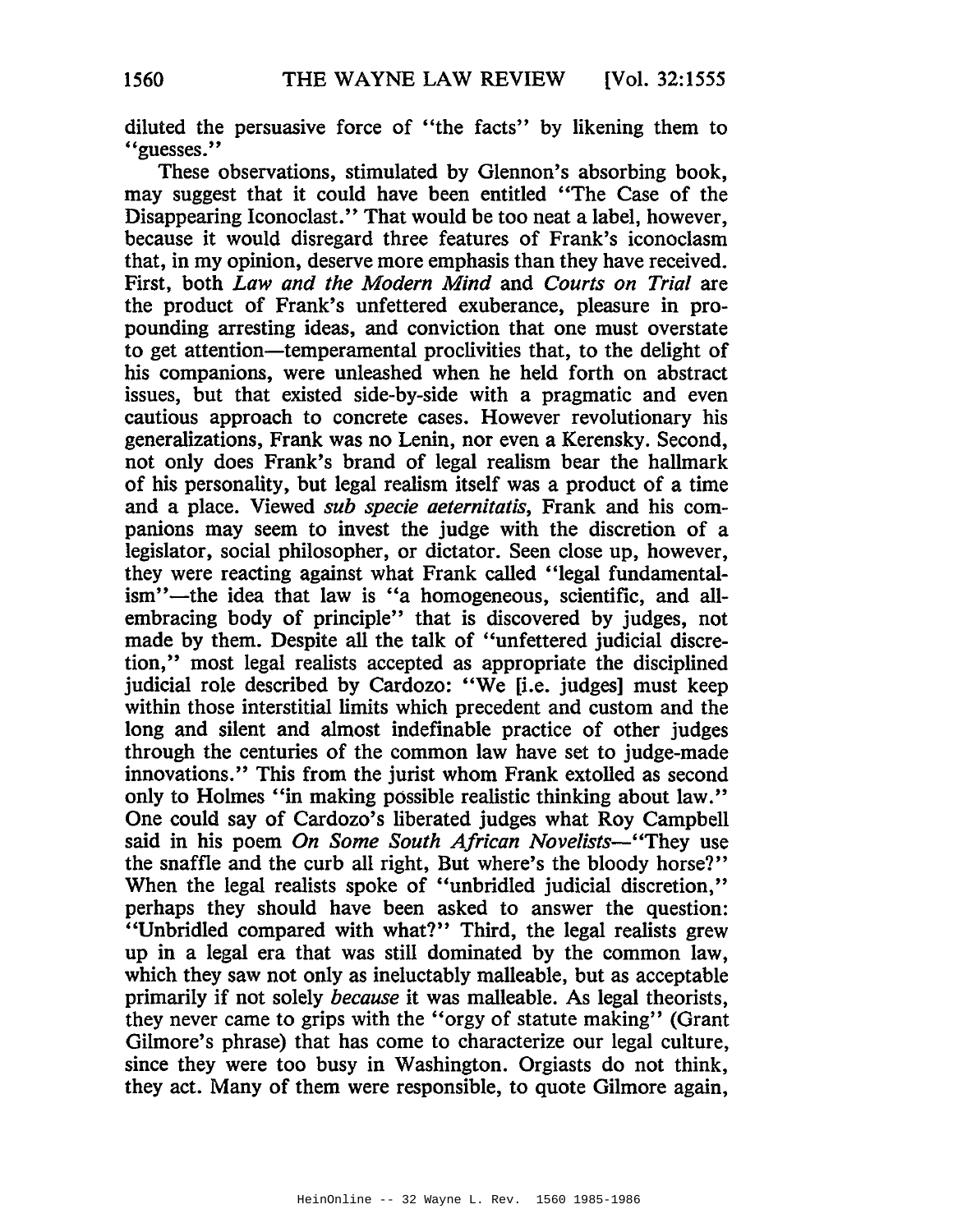for "a style of drafting which aimed at an unearthly and superhuman precision" and that, one might add, was intended to leave few of the "interstices" that Cardozo saw as the principal targets of opportunity for the creative judge.

No doubt I have already intruded my own views too much into this Review, but I hope the reader will excuse a few more personal comments, addressed to Glennon's indictment of Frank for "running for cover" during the cold war. The main foundation for this charge, which however peripheral to the main questions examined in Glennon's book may be picked up by others, is a 1983 account by Arthur Kinoy of his last-minute effort to persuade the Court of Appeals for the Second Circuit to grant Julius and Ethel Rosenberg a stay of execution just a day after the Supreme Court, sitting in a special session, had dissolved a stay granted by Justice Douglas. According to Kinoy, Judge Swan said that he would convene a three judge panel and would "vote for the stay" if Kinoy could get one other member of the court to agree to sit on the panel and to consider granting the stay. Kinoy and two associates then called on Judge Frank, who is quoted by Kinoy as saying: "If I were as young as you are, I would be sitting where you are now and saying and arguing what you are arguing. You are right to do so. But when you are as old as I am, you will understand why I . . . why I cannot do what you ask. I cannot do it." Although Kinoy interprets Frank's "when you are as old as I am" remark as meaning that "to preserve our position in society, we must compromise with those in control," Glennon says that "Frank's performance confirms the institutional limits on his intermediate-court position," since Kinoy's legal theory "tracked the argument the full Supreme Court [had] found unpersuasive" on the previous day. But then Glennon goes on to ask "how can one explain Judge Swan's apparent willingness to grant the stay?" and "why did Jerome Frank reach the opposite conclusion?"questions that he implicitly answers by saying that Frank "turned a deaf ear to the Rosenbergs' plea" and ran "for cover." Let me respond to the first question. I have known many judges in the nearly fifty years since I entered law school, and I can think of none who would be less likely than Judge Swan-meticulous, reserved, cautious Thomas E. Swan-to inform counsel that he would "vote for the stay" before convening the very judicial panel that was to hear the argument, let alone before he even knew whether a panel *could* be convened. (In fact, the requisite three judges could not be assembled because Judge Clark, who was also in New Haven on that fateful day, refused to sit.) Kinoy was obviously working at fever-pitch during those last hours before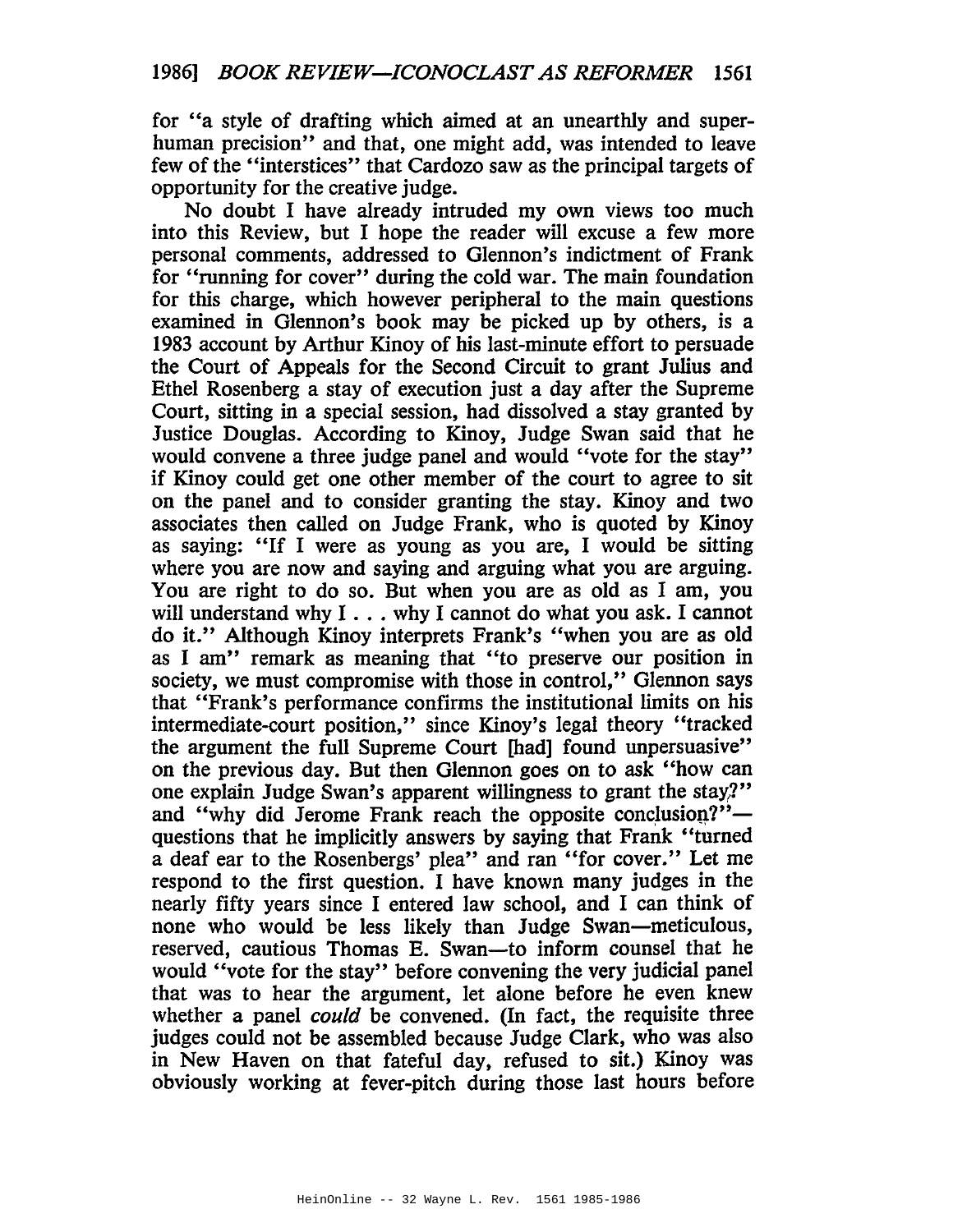the scheduled execution; his own account applies to himself such terms as "fear and trepidation," "stunned," and "half-dazed." Enveloped in emotional turmoil, he could easily have found more encouragement in Judge Swan's words than Swan intended. Moreover, it is worth noting that in their book, *We Are Your Sons* (published eight years before Kinoy published his account of the New Haven episode), the two sons of Julius and Ethel Rosenberg make no mention of Judge Swan's alleged willingness to vote for the stay, although they based their report on discussions with Kinoy's two associates in the New Haven events and had every reason to use any such statement by Judge Swan to discredit Judge Frank, whom their father had previously castigated for "legal chicanery" and worse in sustaining his and his wife's conviction. In passing judgment on Frank, Glennon may also have relied on the report in Weinstein's *Perjury: The Hiss-Chambers Case* (cited by Glennon) that Frank "refused to provide character references" for Hiss (who had worked for Frank in early New Deal days), in response to a written request by William L. Marbury. Marbury represented Hiss in his abortive libel action against Whitaker Chambers but has written that "my role became a very subsidiary one" once Hiss was indicted-a point he confirmed to me in a recent telephone conversation. But Weinstein's report is not the whole story. Frank told me that he was interviewed in person by lawyers representing Hiss (presumably later than the Marbury correspondence); that he told them that he found it difficult to believe the charges against Hiss because he regarded Hiss as a careerist who would not have been willing to jeopardize his professional future by engaging in undercover activities for an unpopular cause; that he was willing to appear as a character witness at Hiss's trial; but that if questioned on cross-examination about a much-publicized event involving his relations with Hiss in the Agricultural Adjustment Administration (A.A.A.), he would have to say that he believed at that time and told others that he believed that Hiss had acted dishonorably. Not surprisingly, Frank was not called. His warning to Hiss's lawyers was well-founded, however, since Justice Frankfurter, who appeared as a character witness in Hiss's first trial, was asked whether Frank had complained to him about Hiss's role in the A.A.A. event. Frankfurter, unlike Frank, was able to testify that his recollection of the event was vague. Frankfuter did not appear as a character witness in Hiss's second trial.

Frank's papers in the Yale University Archives contain a transcript of Justice Frankfurter's testimony, along with a five page memorandum in Frank's handwriting, summarizing (evidently for